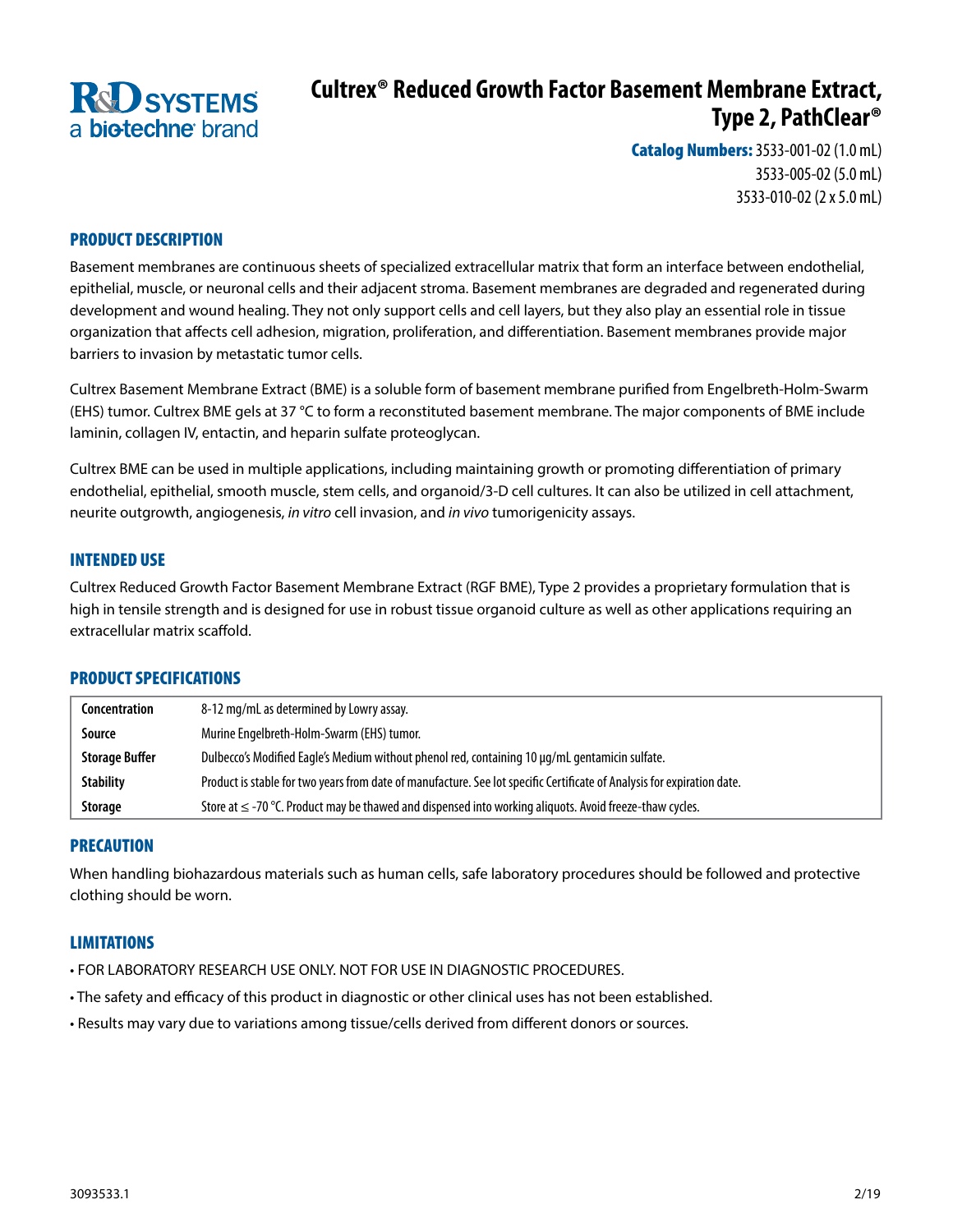# MATERIAL QUALIFICATIONS

#### **Sterility Testing:**

- PathClear Tested negative by PCR test for 31 organisms and viruses, including: mycoplasma, 17 bacterial and virus strains typically included in mouse antibody production (MAP) testing, and 13 additional murine infectious agents including LDEV.
- Tested following USP <71> sterility guidelines.
- Endotoxin concentration ≤ 8 EU/mL by LAL assay.

#### **Functional Assays:**

- Organoid culture Cultrex RGF BME, Type 2 supports culture of human small intestine or gastric organoids.
- Tube formation assay Cultrex RGF BME, Type 2 promotes formation of capillary-like structures by human (HBMVEC; HUVEC) or mouse (SVEC4-10) endothelial cells.

#### **Gelling Assay:**

• Cultrex RGF BME, Type 2 gels in less than 30 minutes at 37 °C, and maintains the gelled form in culture medium for a minimum of 14 days at 37 °C.

# COATING PROCEDURES:

Thaw Cultrex RGF BME, Type 2 overnight at 2-8 °C. Refrigerator temperatures may vary, therefore it is recommended to keep BME on ice in a refrigerator during the thawing process. Thawed BME solidifies quickly at temperatures above 15 °C; when working with BME, keep it on ice to prevent untimely gelling.

There are many applications for Cultrex RGF BME, Type 2 which require different thicknesses and concentrations. A thick gel is needed for applications such as endothelial cell formation of capillary-like structures (Tube Formation Assay), the differentiation of rat aorta tissue into capillary-like structures (Aortic Ring Assay), epithelial organoid formation, or tumor organoid formation. Some applications, such as propagation of primary cells, require a thin layer coating and not a thick gel; therefore, the thin layer method should be used.

## **Thick Gel Method:**

- 1. Thaw Cultrex BME as stated above.
- 2. Mix Cultrex BME by slowly pipetting solution up and down; be careful not to introduce air bubbles.
- 3. Pipette 200-300  $\mu$ L per cm<sup>2</sup> onto the growth surface.
- 4. Place coated object at 37 °C for 30 minutes.
- 5. Coated objects are ready for use.

## **Thin Layer Method (non-gelling):**

- 1. Thaw Cultrex BME as stated above.
- 2. Mix Cultrex BME by slowly pipetting solution up and down; be careful not to introduce air bubbles.
- 3. Dilute Cultrex BME to desired concentration in **cold** serum-free medium. A 1:100 dilution is recommended for the propagation of primary cells. Empirical determination of the optimal coating concentration for your application may be required.
- 4. Add a sufficient amount of solution to cover the entire growth surface area. A volume of 300 µL per cm<sup>2</sup> is recommended.
- 5. Incubate coated object at room temperature for one hour.
- 6. Aspirate coating solution and immediately plate cells. **Do not allow coated surface to dry out.**